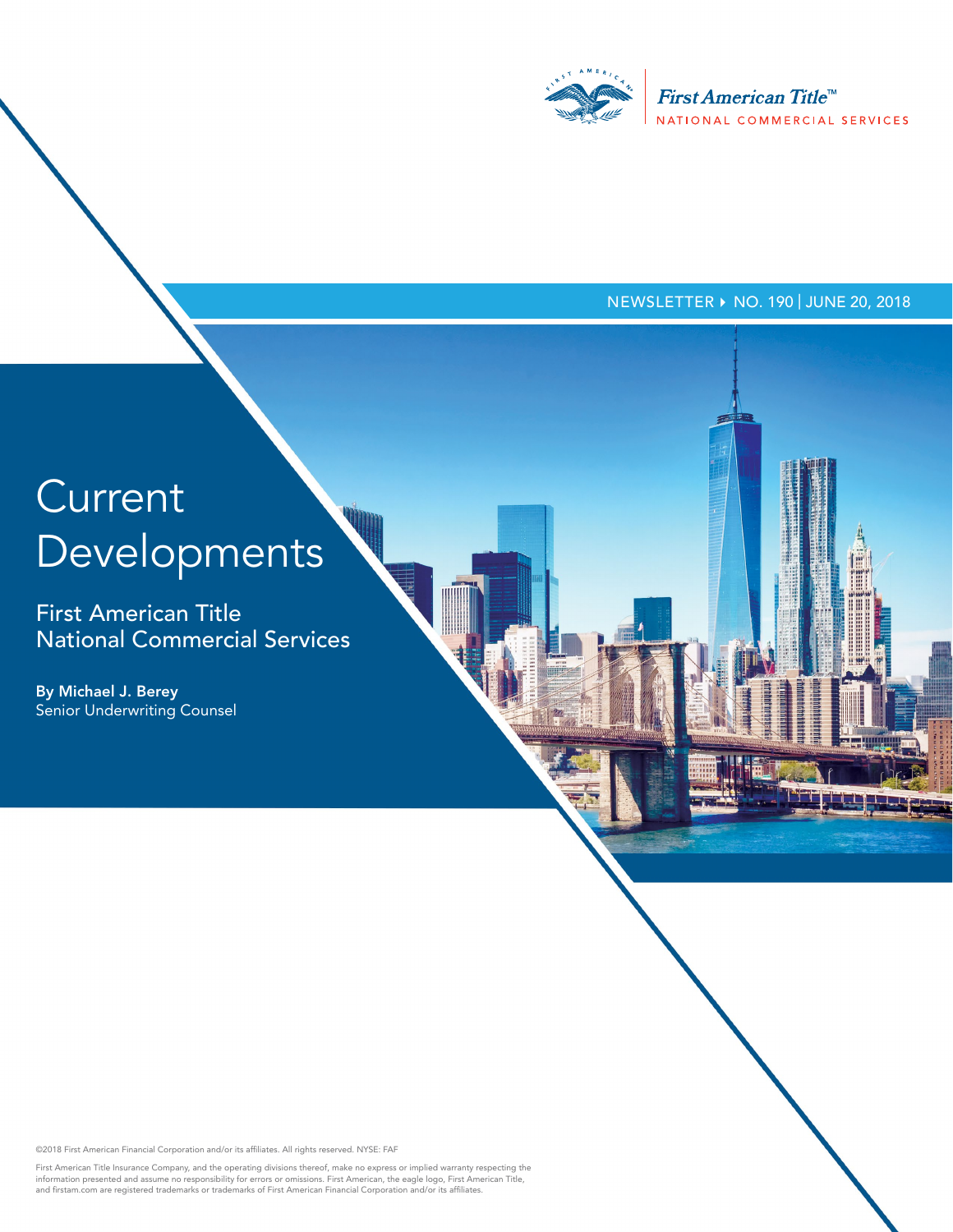## Condominium Act/Common Elements

A condominium's Board of Managers, acting on behalf of the unit owners, sought a preliminary injunction requiring the Defendant unit owner to allow access to the Defendant's unit to remove a flag and flagpole alleged to have been installed on the exterior of the building in violation of the condominium's declaration, by-laws and rules. Under those documents, with which the Defendant agreed to comply, a unit owner is not allowed to decorate any portion of the common elements without the consent of the Board, a unit owner is prohibited from placing any "furniture, equipment, or other personal articles" in the General Common Elements, "no…articles of any kind shall be hung on or out of a Unit…," and a unit owner may not "use or occupy" a unit "in a manner… which create(s) any nuisance in the Common Elements". The Defendant moved to dismiss, arguing that he had complied with the by-laws and that Real Property Law Section 339-j ("Compliance with by-laws and rules and regulations"), part of the Condominium Act, allowed him to fly his flag. Section 339-j provides that

*"[e]ach unit owner shall comply strictly with the by-laws and with the rules, regulations, resolutions and decisions adopted pursuant thereto. Failure to comply with any of the same shall be ground for an action to recover sums due, for damages or injunctive relief or both maintainable by the board of managers on behalf of the unit owners…Notwithstanding the foregoing provisions of this section, no action or proceeding for any relief may be maintained due to the display of a flag of the United States measuring not more than four feet by six feet".*

The Defendant's flag measured 2 ½ feet by 4 ½ feet.

The Supreme Court, New York County, granted the Plaintiffs' motion for a preliminary injunction, ordering the Defendant, during the pendency of the Action, from prohibiting the Board of Managers, or its agents, from removing the flag and flagpole. According to the Court, "[p]laintiffs have demonstrated a likelihood of success on the merits as the declaration, by-laws and rules confirm the [Board of Managers] authority to circumscribe what residents may and may not do with respect to the Common Elements and the exterior of the building". As to the application of the last sentence of Section 339-j, which the Court noted was a question of first impression,

*"…this court finds that the Condominium Act...does not prohibit the board from enacting rules and regulations relative to the location and installation of any personal item which may interfere with other occupants or create a nuisance in the Common Elements. Indeed, plaintiffs' objection does not concern*  defendant's display of the flag, but rather the location and installation of the flag and flagpole on the exterior of the building. Defendant is free to display his flag from within the confines of his unit and as the *record demonstrates, [the Board of Managers] has not interfered with that right in any manner".* 

Board of Managers of Clinton West Condominium v. Desmond, 2018 NY Slip Op 30907, decided May 11, 2018, is posted at [http://www.nycourts.gov/reporter/pdfs/2018/2018\\_30907.pdf.](http://www.nycourts.gov/reporter/pdfs/2018/2018_30907.pdf)

#### Condominiums/Limited Common Elements

The deed conveying a condominium unit to the Plaintiff did not expressly include certain basement space which, under the Declaration and the Offering Plan, was a limited common element appurtenant to the unit purchased by the Plaintiff. Under the Declaration, the use of the basement space was deemed conveyed in a transfer of the unit, even if the space was not specifically described. However, under the mistaken belief that they had the right to use the basement space, the Defendants, also unit owners, occupied the basement space. The Plaintiff claimed that the Defendants were trespassing and sought a warrant of eviction and a permanent injunction. The Defendants counterclaimed for a declaration that they owned the basement space and had an exclusive right to its use. Alternatively, the Defendants counterclaimed for unjust enrichment, alleging that they paid a premium for their unit on the belief that it included the basement space.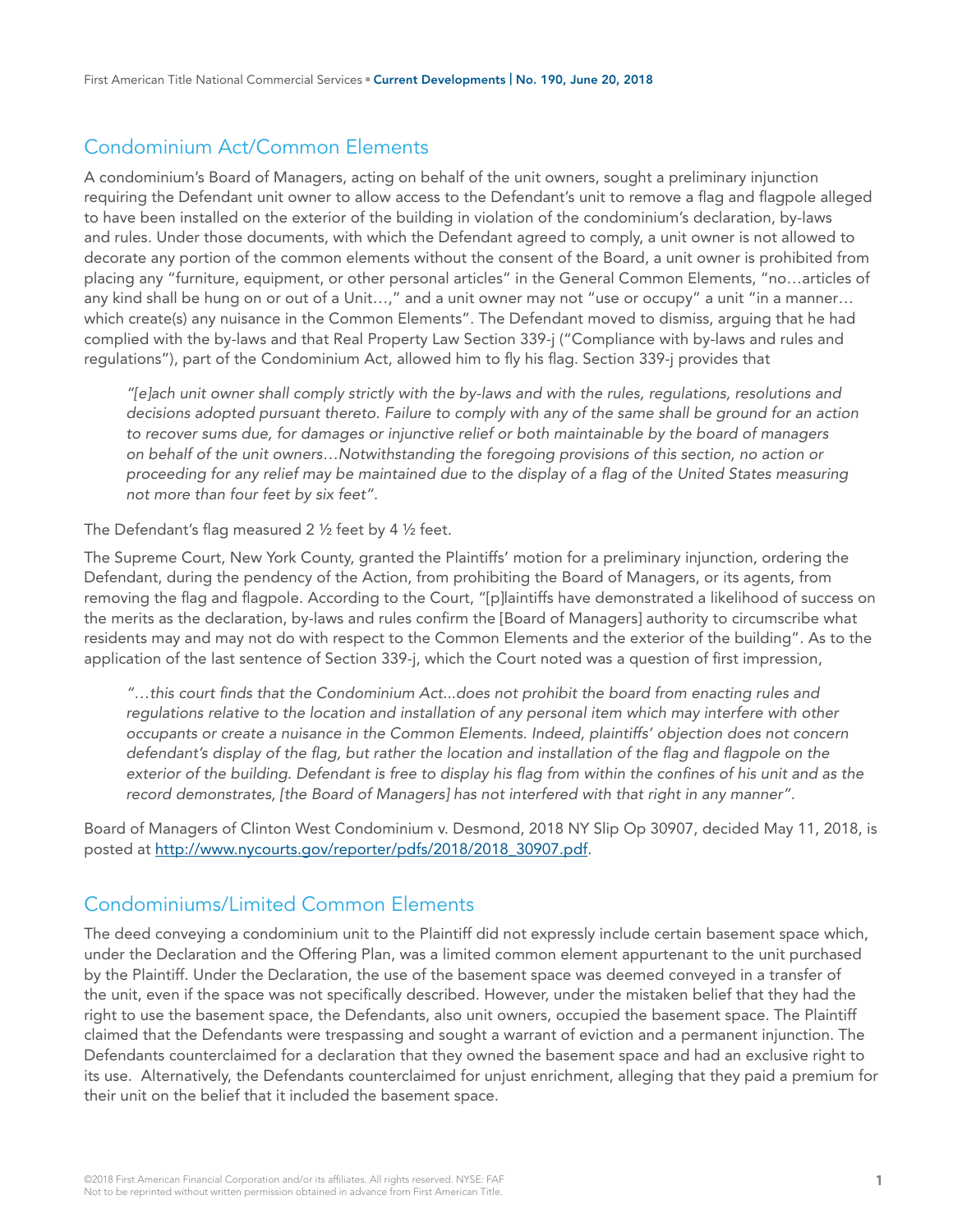The Supreme Court, New York County, denied the Plaintiff's motion for summary judgment. The Appellate Division, First Department, modified the lower court's ruling, granting the Plaintiff's motion for summary judgment. According to the Appellate Division,

*"…plaintiff was entitled to judgment as a matter of law on the trespass claim because defendants intentionally occupied the basement space, which was exclusively for the use of plaintiff's unit. With respect to plaintiff's claims for a warrant of eviction and a permanent injunction, plaintiff demonstrated a probability of success on the merits, the danger of irreparable injury, and a balance of equities in its favor. The Orlando defendants were still occupying the space, other remedies were inadequate, and a balancing of the equities favored plaintiff, based on its legal right to use the space (citations omitted)".* 

The Appellate Division held that the Defendants' counterclaim for unjust enrichment was properly dismissed because any premium paid when they purchased their unit for the use of the basement space was paid to their seller, not to the Plaintiff. P360 Spaces LLC v. Orlando, 2018 NY Slip Op 02749, decided April 24, 2018, is posted at [http://www.nycourts.gov/reporter/3dseries/2018/2018\\_02749.htm](http://www.nycourts.gov/reporter/3dseries/2018/2018_02749.htm).

# Contracts of Sale/Tenants by the Entirety

Rafael and Aracelis Crespo, husband and wife, owned property in Brooklyn as tenants by the entirety. Mr. Crespo, but not his wife, entered into a contract to sell the property to the Plaintiff. However, the Crespos instead sold the property to Defendant BTML Development Corp. ("BTML"). The Plaintiff sought specific performance. The Supreme Court, Kings County, denied BTML's motion for summary judgment dismissing the complaint as to it; the Appellate Division, Second Department, affirmed. According to the Appellate Division, the Plaintiff "failed to raise a triable issue of fact with regard to whether Aracelis Crespo had complete knowledge of and actively participated in the transaction, whether she ratified the sale contract after the fact, or whether Rafael Crespo was authorized in writing to act as [his wife's] agent in the matter"; the contract was not therefore, as a matter of law, enforceable against the wife's interest.

Further, "BTML failed to establish…either [that] the plaintiff was not ready, willing and able to perform or [that] BTML was a bona fide purchaser whose conveyance was first duly recorded…BTML failed to eliminate triable issues of fact as to whether it was aware of Rafael Crespo's contract with the plaintiff before it purchased the premises and, thus, whether it made the purchase in good faith". Carpenter v. Crespo, 2018 NY Slip Op 03501, decided May 16, 2018, is posted at [http://www.nycourts.gov/reporter/3dseries/2018/2018\\_03501.htm.](http://www.nycourts.gov/reporter/3dseries/2018/2018_03501.htm)

# Cooperatives/Partition

The Plaintiff, the holder of a money judgment against Defendant James Brady, sought an Order directing the turnover of the shares attributable to two commercial cooperative units owned since October 2006 by Brady and his wife to the sheriff for auction, and to have its judgment satisfied from the sale proceeds. The Supreme Court, New York County, ordered that the shares be turned over to the sheriff and, after the auction sale, that the sales proceeds were to be distributed to any judgment creditor or lien creditor of James Brady. The stock certificates issued for the units did not state whether the shares were held as joint tenants, tenants by the entirety or tenants in common.

Under subsection (c) of Estates, Powers and Trusts Law ("EPTL") Section 6-2.2 ("When estate is in common, in joint tenancy or by the entirety"), a disposition on or after January 1, 2006 of stock of a cooperative apartment corporation allocated to an apartment or a unit, together with a proprietary lease, "creates in them a tenancy by the entirety, unless expressly declared to be a joint tenancy or a tenant in the common". Subsection (a) of EPTL Section 6-2.2 provides that "a disposition of property to two or more persons creates in them a tenancy in common, unless expressly declared to be a joint tenancy". Under subsection (b) of EPTL Section 6-2.2, "[a]disposition of real property to a husband a wife creates in them a tenancy by the entirety, unless expressly declared to be a joint tenancy or tenancy in common". (Emphasis added)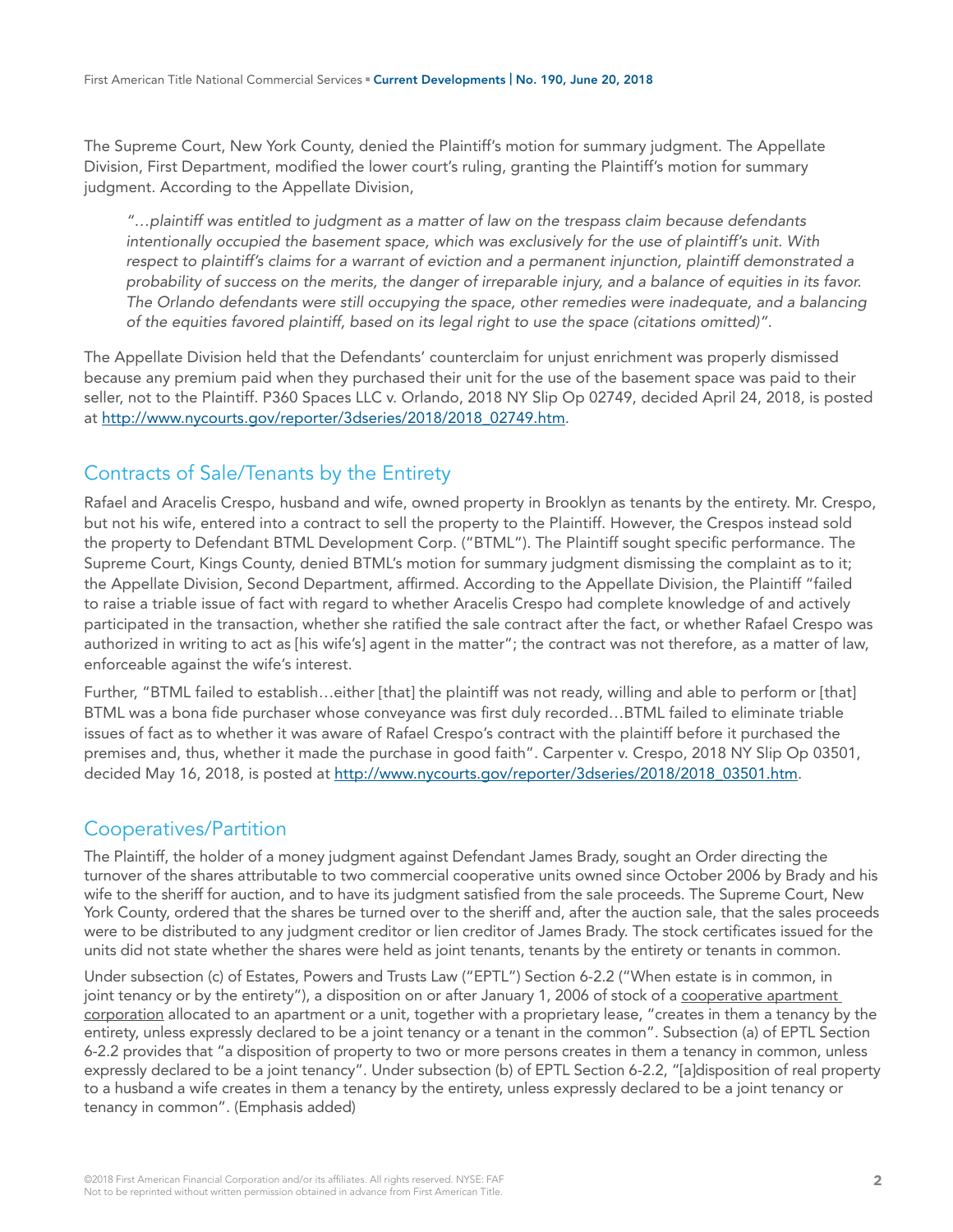The Court held that EPTL Section 6-2.2 (c) did not apply because the shares of stock were issued by a commercial cooperative, not by a "cooperative apartment corporation". Further, "[b]ecause this case is primarily a judgment enforcement proceeding, and not an action for partition...the units should be treated as personal property [and therefore EPTL Section 6-2.2(b) did not apply]. Accordingly, under EPTL 6-2.2(a), the ownership of the shares will be considered a tenancy in common, subject to partition and sale by the judgment creditor". IGS Realty Co, LP v. Brady, 2018 NY Slip Op 31093, decided May 23, 2018, is posted at [http://www.nycourts.gov/reporter/pdfs/2018/2018\\_31093.pdf.](http://www.nycourts.gov/reporter/pdfs/2018/2018_31093.pdf)

#### Cooperatives/Unpaid Maintenance

The term of an auction sale of a cooperative unit for unpaid maintenance charges stated that "the winning bidder would be responsible for any maintenance arrears" and that the sale was "subject to ...any maintenance due at the Closing to the Co-op Corporation". The Plaintiff, the assignee of the successful bidder, sought an Order annulling that provision requiring him to pay unpaid maintenance up to the date of sale, as well as maintenance and assessments that accrued while the sale was stayed when the prior holder of the cooperative interest contested the auction. The Uniform Commercial Code's Section 9-615 ("Application of proceeds of disposition") provides only that maintenance arrears are to be paid from the proceeds of sale after expenses of the sale are paid.

The Supreme Court, Westchester County, holding that the Plaintiff was required to pay all maintenance arrears and assessments through the date of the closing, denied the Plaintiff's motion for relief, granted the Defendants' cross-motion for an Order dismissing the complaint, and directed the Plaintiff to pay the maintenance charges due. According to the Court,

*"…the terms of sale were read aloud prior to the auction, and they indicated unequivocally that the winning bidder would be responsible for any maintenance arrears. Nothing in the papers indicates that plaintiff, or his agent, was somehow pressured to bid on the property. His agent was free to walk away from the auction at any time, or to bid on a property that did not include such a term".*

As to maintenance charges accruing during the stay of the sale, the defendants, which included the holder of the legal title of a loan on the cooperative interest and the loan servicer, "took all available steps to expedite the process of having the complaint [in the action brought by the prior holder of the cooperative interest] dismissed" and the Plaintiff did not attempt to intervene in that Action. Stavinsky v. Prof-2013-S3 Legal Title Trust, 2018 NY Slip Op 28160, decided May 10, 2018, is posted at

[http://www.nycourts.gov/reporter/3dseries/2018/2018\\_28160.htm.](http://www.nycourts.gov/reporter/3dseries/2018/2018_28160.htm)

# Doctrine of Judicial Estoppel

The Plaintiff sought to have a constructive trust imposed on property owned by the Defendant, alleging that the Plaintiff provided funds for the purchase of the property in 2007 for the renovation of the property and for payments of the mortgage loan and real estate taxes, and that the Defendant had promised him a 50% interest in the property and rights of survivorship. The Supreme Court, Westchester County, granted the Defendants' motion for summary judgment, dismissed the complaint, vacated the notice of pendency, and awarded the Defendants' attorney's fees and court costs. The Appellate Division, Second Department, affirmed the lower court's ruling. Because the Plaintiff represented in a 2011 bankruptcy petition that he had no interests in real property, and based on that representation his debts were discharged, the Plaintiff, by the doctrine of judicial estoppel, was barred from asserting that he had an interest in the property. Sanctions were properly awarded by the Supreme Court's finding that the Action was completely without merit. Bihn v. Connelly, 2018 NY Slip Op 03956, decided June 6. 2018, is posted at [http://www.nycourts.gov/reporter/3dseries/2018/2018\\_03956.htm](http://www.nycourts.gov/reporter/3dseries/2018/2018_03956.htm).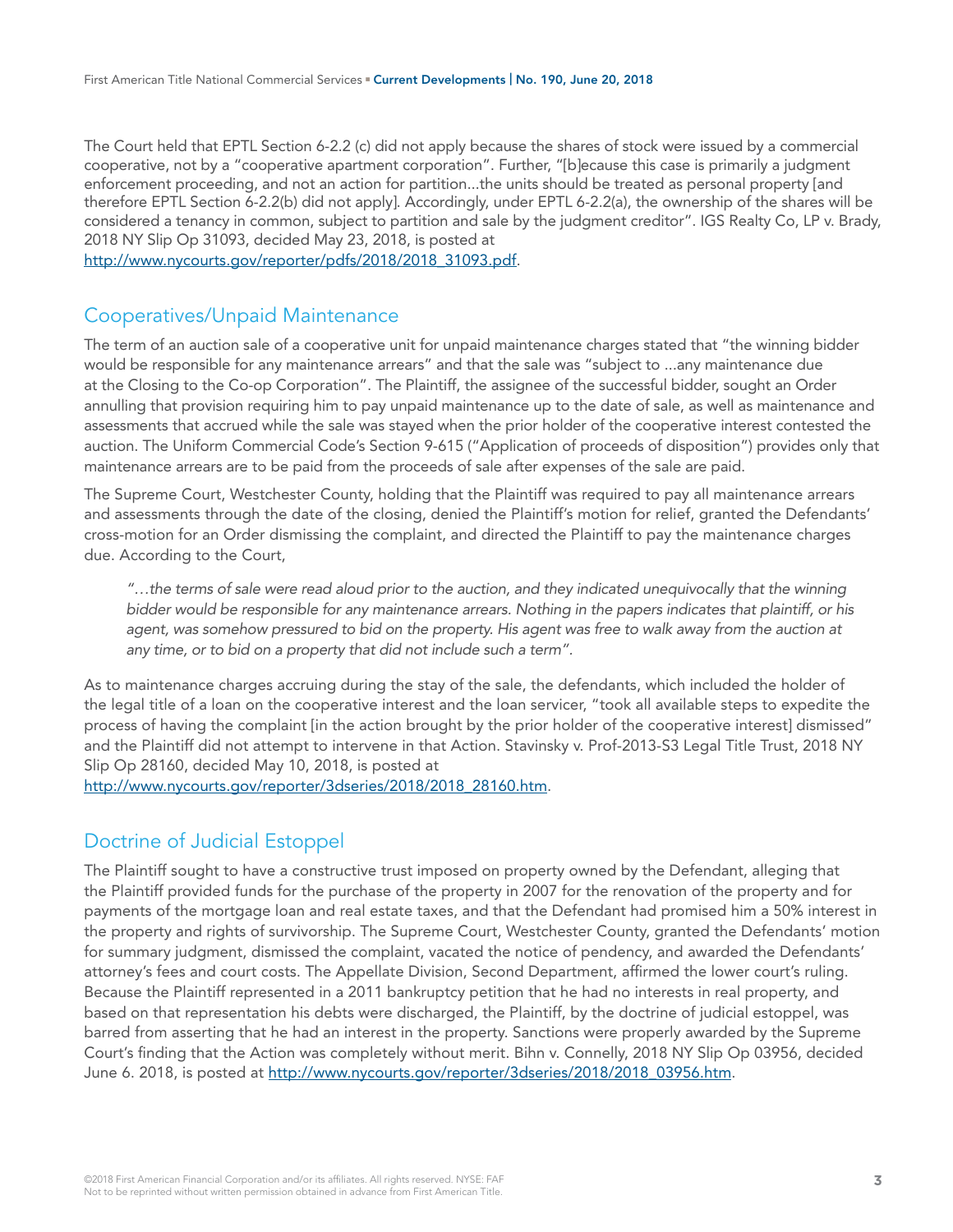## **Easements**

The Plaintiffs sought a declaration that they had a right-of-way over a driveway running across the Defendant's adjacent property. The parties entered into a stipulation of settlement in which the Defendant agreed to grant the Plaintiffs an easement over a portion of the driveway. However, because the settlement did not include a description of the easement the Defendant contended that the stipulation was an unenforceable agreement to agree. The Supreme Court, Ulster County, issued an Order which, relying on a survey defining the bounds of the easement, granted an easement with a detailed description. The Appellate Division, Third Department, affirmed, holding that the stipulation was an enforceable agreement; it authorized the Supreme Court "to define the easement in the event of a dispute and, by tying the easement to the driveway as it existed on a given date, supplied 'an objective method' with which to do so". Key v. Stefanis, 2018 NY Slip Op 03398, decided May 10, 2018, is posted at [http://www.nycourts.gov/reporter/3dseries/2018/2018\\_03398.htm.](http://www.nycourts.gov/reporter/3dseries/2018/2018_03398.htm)

#### Easements/Appurtenant

An instrument of record provided that the Plaintiff's predecessor in interest would have the right to access the Plaintiff's parcel over a road on the Defendant's land. Before the Plaintiff purchased its property, the Defendant erected a gate that blocked the road. The Plaintiff sought a declaration that the Defendant's property was subject to a permanent easement appurtenant. The Supreme Court, Steuben County, held in favor of the Plaintiff; the Appellate Division, Third Department, vacated the lower court's judgment, ruling that the Defendant's property was not subject to a permanent appurtenant easement in favor of the Plaintiff's land. According to the Appellate Division, "the document signed by the parties' predecessors in interest contains no words of permanency, nor any intention that it is meant to bind the grantor's successors in interest". New York Land Development Corp. v. Bennett, 2018 NY Slip Op 02926, decided April 27, 2018, is posted at [http://www.nycourts.gov/reporter/3dseries/2018/2018\\_02926.htm.](http://www.nycourts.gov/reporter/3dseries/2018/2018_02926.htm)

## Easements/Appurtenant or In Gross

In 2010, when the Defendant owned 51% of the shares of Plaintiff 304 East 52nd Street Housing Corporation ("Housing Corp."), Housing Corp. granted the Defendant a "perpetual exclusive, non-terminable easement, privilege and right of way…in, to and through all portions of [the Housing Corp.'s Property including…the air space in Grantor's Property, except for the air space currently occupied by the building…for the exclusive use and enjoyment of [Defendant] and [his] successors and assigns…", together with other "perpetual exclusive, nonterminable" easements in Housing Corp's property. The Defendant executed the instrument on behalf of Housing Corp. and on his own behalf. Housing Corp. and ARSR Solutions, LLC ("ARSR"), which became the holder of all outstanding shares of Housing Corp., commenced an Action to quiet title and for a declaratory judgment that the easement granted was void. The Supreme Court, New York County, granted the Plaintiffs' motion for summary judgment, holding that the easement was void and directing the City Register, on filing of a copy of the Court's Order with notice of entry, to cancel the easement.

The Court held that the instrument did not create an appurtenant easement; although the Defendant alleges that he owned several nearby properties when he executed the easement, "the easement does not refer to any of these appurtenant properties…[T]he easement does not create a benefit for any of the appurtenant properties but for [the Defendant] himself".

The Court further held that the instrument did not create an easement in gross because it was a self-dealing transaction; the Plaintiff, as the principal shareholder in Housing Corp., signed the document as both the transferor and the transferee when ARSR was in the process of enforcing the Defendant's pledge to it of his shares in Housing Corp. and in certain cooperative units which he owned. 304 East 52nd Street Housing Corporation v. Kennelly, 2018 NY Slip Op 30695, decided April 19, 2018, is posted at [http://www.nycourts.gov/reporter/pdfs/2018/2018\\_30695.pdf.](http://www.nycourts.gov/reporter/pdfs/2018/2018_30695.pdf)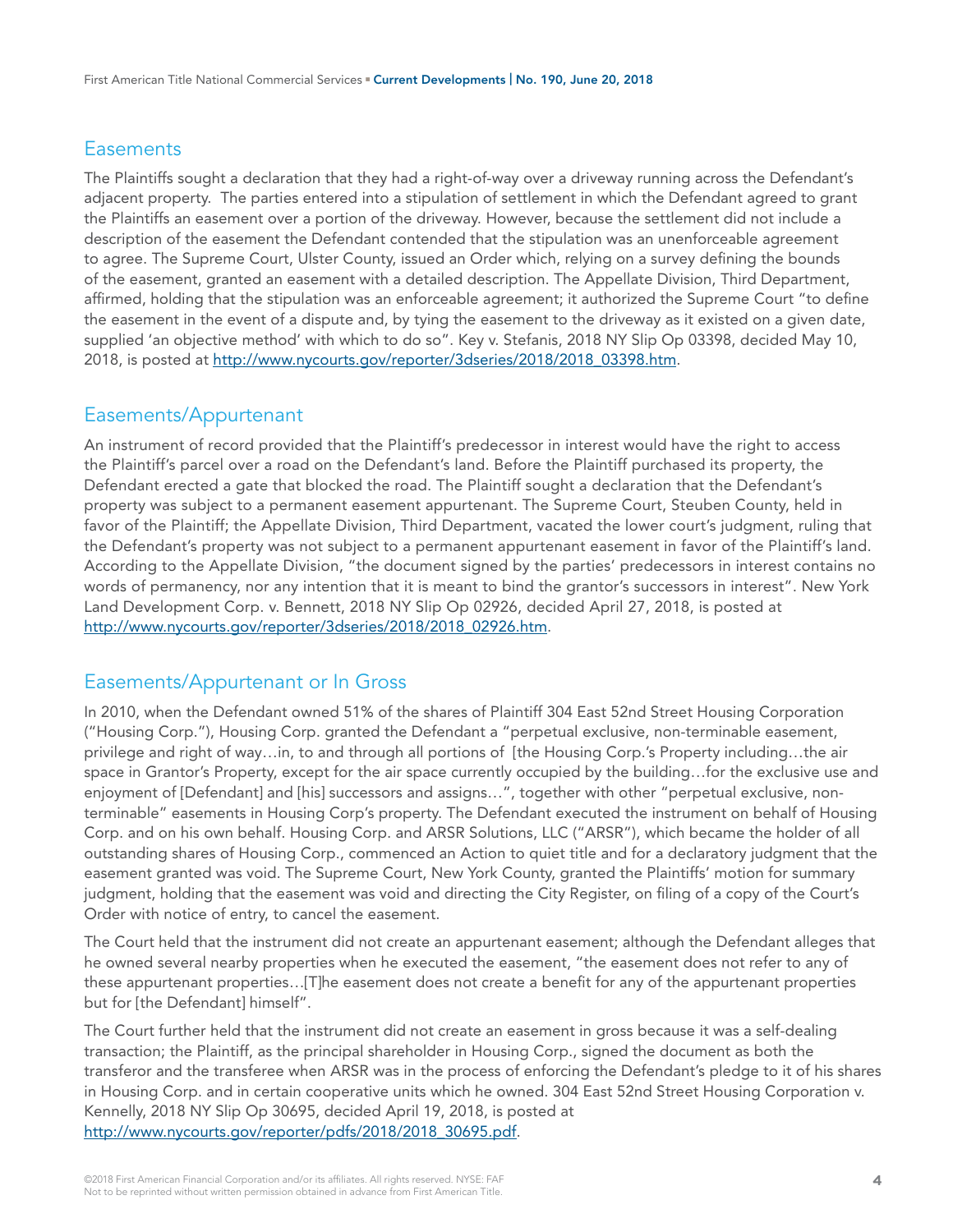# Future Estates/Possibility of Reverter

Deeds executed in 1941 and 1943 transferred land "for so long as" each property was used "for golf club purposes, and for no other purposes". The deeds further stated that if either lot shall "ever cease to be used…for golf club purposes…the estate granted…shall thereupon become void, and title to said lands shall revert back" to the grantors or their successors in interest "who thereupon may enter said lands as if this conveyance had never been made". Plaintiff, the owner of the lands burdened by the restrictions, sought a declaration that the restrictions were void and unenforceable. The Defendants are the heirs of the grantors of the 1941 deed and the successors in interest to the assignees of the reversionary interest under the 1953 deed.

The Supreme Court, Orange County, held that the deed restrictions are valid and enforceable. The Appellate Division, Second Department, affirmed, holding that the deeds "unequivocally called for [the] automatic forfeiture of the estate upon breach and thereby created for their respective grantors a possibility of reverter". Further, under common law, a possibility of reverter can be assigned. Whether the deed restrictions unreasonably limited the use and development of the properties was "improperly raised for the first time on appeal". NJCB SPEC-1, LLC v. Budnik, 2018 NY Slip Op 03376, decided May 9, 2018, is posted at [http://www.nycourts.gov/reporter/3dseries/2018/2018\\_03376.htm.](http://www.nycourts.gov/reporter/3dseries/2018/2018_03376.htm)

## Landlord and Tenant

An Action to recover unpaid rent under a month-to-month tenancy was commenced by Pauline Smith, who was the landlord when the lease agreement was executed. The Respondent argued that Smith lacked standing because she conveyed the property to her sister after the lease was executed. Relying on a 2017 decision of the Appellate Term, Second Department, Attia v. Imoukhuede, reported at 57 NYS 3d 674, the City Court, Mount Vernon held that the Petitioner had standing. Under Section 721 ("Person who may maintain proceeding") of Article 7 ("Summary Proceeding to recover possession of real property") of the Real Property Actions and Proceedings Law. Section 721, a summary proceeding can be commenced by either the "landlord" or the "lessor" without a requirement of ownership. Smith v. Jenkins, 2018 NY Slip Op 50712, decided May 18, 2018, is posted at [http://www.nycourts.gov/reporter/3dseries/2018/2018\\_50712.htm.](http://www.nycourts.gov/reporter/3dseries/2018/2018_50712.htm)

#### Lien Law/Mechanics' Liens

The Supreme Court, New York County, ordered the discharge of mechanics' liens filed to recover monies alleged to be due and payable for janitorial services such as carpet spot cleaning, floor buffing, vacuuming, housekeeping and garbage removal. The Court held that the "janitorial services and materials furnished constituted temporary improvements and were not for the 'permanent improvement' of the property" as required by the Lien Law to support the filing of a mechanic's lien. 88 Greenwich LLC v. Onesource NY, LLC, 2004 NY Slip Op 30394, decided August 23, 2004, was posted by the Slip Opinion Service, New York Official Reports, of the New York State Law Reporting Bureau on May 17, 2018 at [http://www.nycourts.gov/reporter/pdfs/2004/2004\\_30394.pdf](http://www.nycourts.gov/reporter/pdfs/2004/2004_30394.pdf).

## Mortgage Foreclosure/Notices

The Supreme Court, Ulster County, denied the foreclosing Plaintiff's motion for summary judgment and dismissed the complaint because of the failure to comply with the notice requirement in Real Property Actions and Proceedings Law Section 1320 ("Special summons requirement in private residence cases". Under Section 1320, "[i]n an action to foreclose a mortgage on a residential property containing not more than three units… the summons shall contain a [specific] notice in boldface" captioned "You are in Danger of Losing Your Home". According to the Court, "[w]hile courts may disregard a defect or irregularity if a substantial right of a party is not prejudiced, failing to comply with one of the foreclosure reforms mandatory conditions precedent will not be deemed a minor irregularity that can be overlooked". Aronson v. Callahan, 2018 NY Slip Op 30937, decided April 17, 2018, is posted at [http://www.nycourts.gov/reporter/pdfs/2018/2018\\_30937.pdf.](http://www.nycourts.gov/reporter/pdfs/2018/2018_30937.pdf)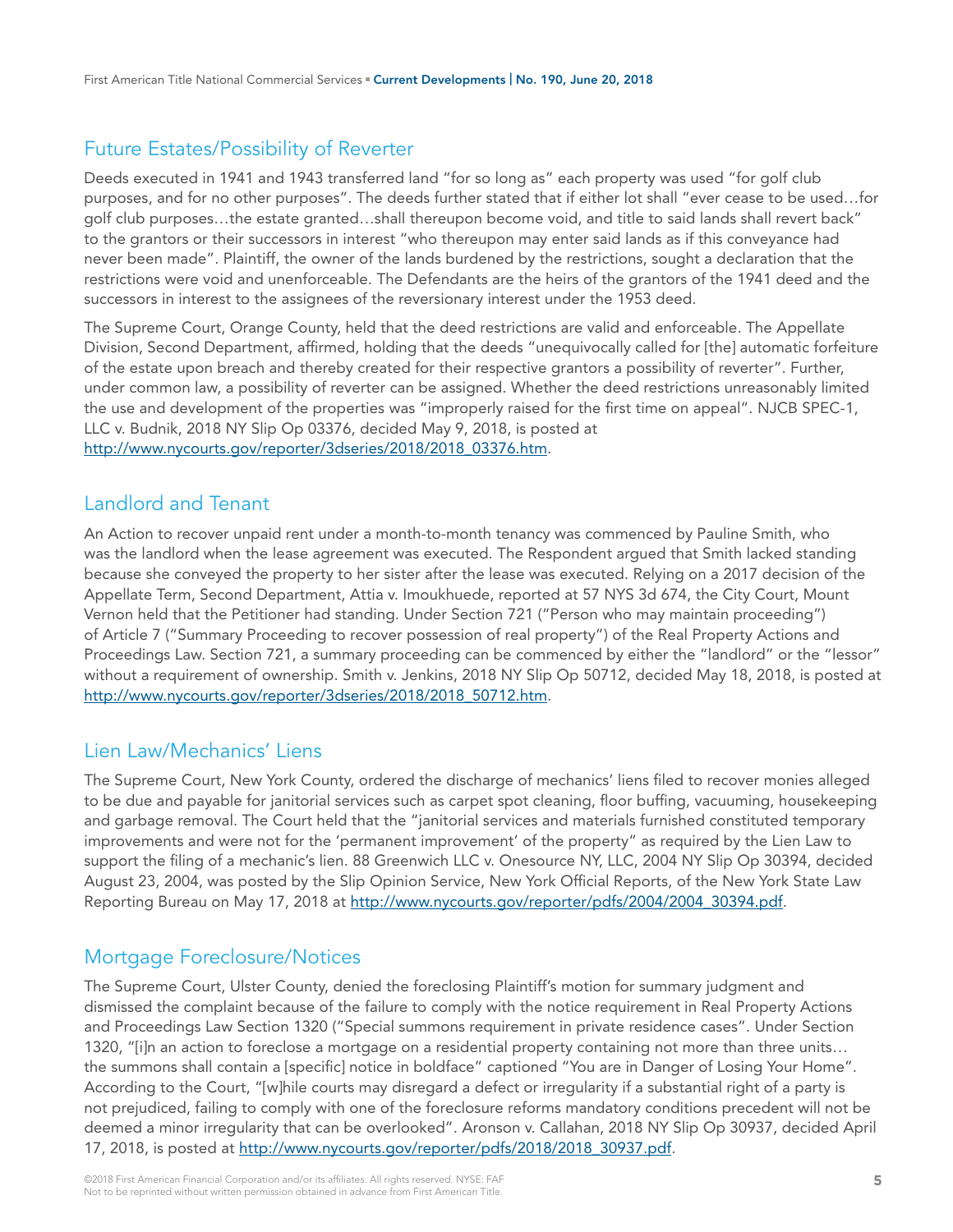# Mortgage Foreclosure/Reforeclosure

Before the commencement of an Action to foreclose a mortgage, title to the property being foreclosed was transferred to Defendant Guardian Preservation LLC ("Guardian"). Guardian was not named a party defendant. After purchasing the property at the foreclosure sale and receiving the Referee's deed, the mortgagee sought to cut off Guardian's interest, asserting causes of action for reforeclosure under Real Property Actions and Proceedings Law ("RPAPL") Sections 1503 ("Actions to determined claims where foreclosure of mortgage was void or voidable") and Section 1523 ("Judgment of foreclosure in certain cases"), and for strict foreclosure under RPAPL Section 1532 ("Judgment foreclosing right of redemption"). The Supreme Court, Otsego County, granted the Plaintiff's motion for summary judgment, holding that the Plaintiff was entitled to a judgment of reforeclosure, and afforded Guardian 45 days to pay the mortgage debt and redeem the property. The Appellate Division, Third Department, affirmed. According to the Appellate Division,

*"[t]o prevail in a reforeclosure action, the plaintiff must demonstrate that the defect in the original foreclosure action was not the result of fraud or 'wil[l]ful neglect' (RPAPL 1523[1]). Further, absent any*  actual prejudice occasioned by the defect in the original foreclosure, the court's judgment may fix a time *for redemption of the property and, if the defendant fails to redeem within the fixed time, it will thereafter be precluded from redeeming the property or claiming any right, title or interest therein (see RPAPL 1523[2])".* 

The Appellate Division found that there was no "willful neglect" by the Plaintiff; it had relied on a title search and an updated mortgage foreclosure certificate which failed to report Guardian's interest in the property. In addition, the Defendant "has not established any actual prejudice, such as being prejudiced from raising meritorious defenses to the original foreclosure action, as its submissions in opposition to the instant action and the summary judgment motion identified none …Further, [the] Supreme Court explicitly granted defendant a 45-day right of redemption in its order". HSBC Bank USA. National Association v. Guardian Preservation LLC, 2018 NY Slip Op 02692, decided April 19, 2018, is posted at [http://www.nycourts.gov/reporter/3dseries/2018/2018\\_02692.htm.](http://www.nycourts.gov/reporter/3dseries/2018/2018_02692.htm)

#### Mortgages/Descriptions

The note and the mortgage being foreclosed by JPMorgan Chase Bank, National Association ("Chase") referred only to tax lot 48, but the metes and bounds description attached to the mortgage encompassed tax lots 48 and 49. A mortgage later executed to Defendant E.R. Holdings, LLC ("Holdings") was recorded as a second lien against tax lot 48 and a first lien against tax lot 49. Holdings asserted affirmative defenses and a counterclaim seeking a judgment declaring that its mortgage was a valid first mortgage lien on tax lot 49. The Supreme Court, Queens County, denied Chase's motion for summary judgment on the complaint insofar as asserted against Holdings; it also dismissed Holding's affirmative defenses and counterclaims. The Court found "that the plaintiff failed to establish, prima facie, that it was the original parties' intent that the [mortgage held by Chase] cover both lots". The Appellate Division, Second Department, affirmed the lower court's denial of the branches of the plaintiff's motion that were for summary judgment on the complaint as asserted against Holdings. According to the Appellate Division,

*"…there is no rule that it is the metes and bounds description that determines what property is*  encumbered by any mortgage and not the street address or tax lot number. Rather, where, as here, there *is a conflict between the metes and bounds description and the street address and/or tax lot numbers given in the mortgage, there is an ambiguity that requires consideration of parol evidence…In support of its motion for summary judgment, the plaintiff failed to submit evidence resolving that ambiguity one way or the other…[A] triable issue of fact remained regarding that issue".*

JPMorgan Chase Bank, N.A. v. Zhan Hua Cao, 2018 NY Slip Op 02603, decided April 18, 2018, is posted at [http://www.nycourts.gov/reporter/3dseries/2018/2018\\_02603.htm.](http://www.nycourts.gov/reporter/3dseries/2018/2018_02603.htm)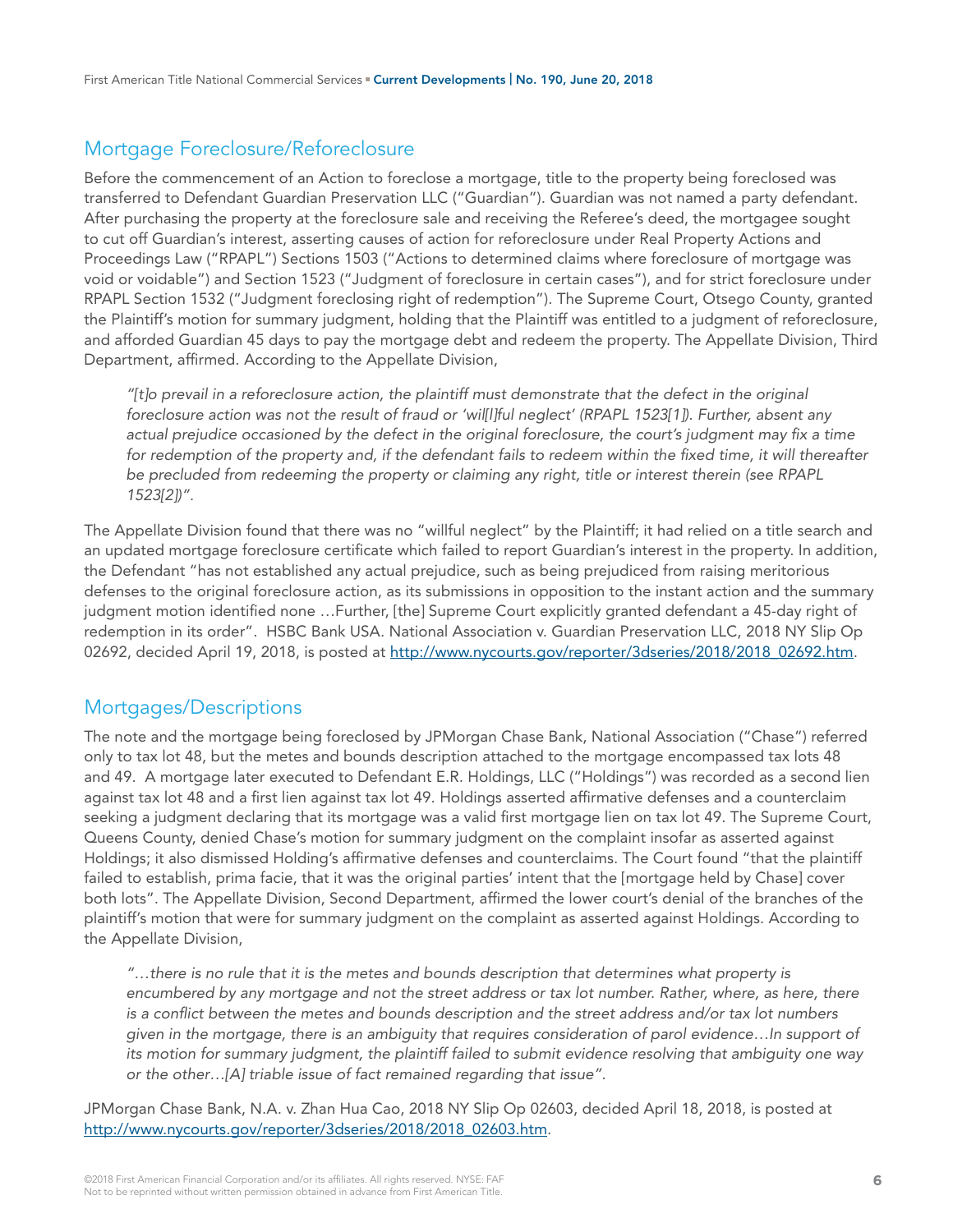# Recording Act/Judgments

In 2009, Defendant Paul Tauber ("Tauber") obtained a judgment for \$217,245 including interest of \$16,050 and an amount for costs and disbursements. The judgment was mistakenly docketed by the Kings County Clerk in the amount of \$16,050. The Plaintiff, which took title to the property in 2016 subject to the judgment, sought a judgment declaring that the judgment lien as against the property, be deemed to be for \$16,050 and for injunctive relief against the judgment creditor and the Sheriff's Office of the City of New York to enjoin a sale of the property following satisfaction of the alleged \$16,050 lien.

The Supreme Court, Kings County, held that the parties with interests in the property arising after the judgment was docketed, which also included the holder of a restated and consolidated mortgage executed in 2012, acquired their interests subject to the judgment lien in the amount of \$217,245 plus accumulating interest. The Court denied the Plaintiff's motion for injunctive relief, denied the Plaintiff's motion for a default judgment against the Sheriff, and granted the branch of Tauber's cross-motion for summary judgment dismissing the claim as against him. According to the Court,

*"[o]nce a potential purchaser is given notice that a cloud on title exists on the property by reason of a judgment lien, the purchaser would not then have to rely solely on the information contained in the*  docket index as to the amount of the judgment, as this information would be readily available from other *sources such as the clerk's records or from the attorney of the judgment creditor whose name and address appears in the docket entry…[T]his court declines to hold that a validly issued and entered judgment is trumped by a mere erroneous data entry, particularly in this case where the docket was otherwise*  accurate and gave proper notice that a judgment lien existed on the subject property, where the true *judgment amount was readily and easily verifiable and where holding otherwise would inequitably vitiate Tauber's ability to collect on his duly awarded judgment".* 

Myrtle 684 LLC v. Tauber, 2018 NY Slip Op 30579, decided April 2, 2018, is posted at [http://nycourts.gov/reporter/pdfs/2018/2018\\_30579.pdf](http://nycourts.gov/reporter/pdfs/2018/2018_30579.pdf).

# Right of First Offer ("ROFO")/Condominium Units

In 1985, 83<sup>rd</sup> Street Investors ("Investors"), the Plaintiffs' predecessor-in-interest, and Hinsdale Amusement Corporation ("Hinsdale") entered into an Easement Agreement granting Investors the right to develop a mixed use residential and commercial building on property above and adjacent to Hinsdale's land (the "Movie Theatre"). The Agreement also granted Investors, and its successors and assigns, a ROFO to purchase the Movie Theatre in the event that Investor's land "shall be subjected to a condominium regime, comprised, inter alia, of several residential and a single condominium unit: and that the ROFO "shall pass to the owner from time to time of the commercial condominium unit". Investors proceeded to construct a condominium above and adjacent to the Movie Theatre, consisting of Residential Units, a Garage Unit and a commercial Retail Unit.

In 2008, Investors transferred the Retail and Garage Units to related entities; the deeds did not mention the ROFO. In 2011, the Retail Unit was sold to TIAA-CREF Global Investments LLC ("TIAA-CREF"). The deed did not mention the ROFO, and the grantee disclaimed any interest in the ROFO. In 2012, the transferor of the Retail Unit purportedly assigned its rights under the ROFO to the Plaintiff, which owned the Garage Unit. In 2018, the Plaintiffs became aware that the Defendant, the successor owner of the Movie Theatre, had entered into a contract to sell the Movie Theatre. The Plaintiffs moved to enjoin the sale; the Supreme Court, New York County, denied the motion. The Court then held, after trial, that the Garage Unit Owner did not possess any right to the ROFO and that the ROFO rights could only be exercised by the Retail Unit owner, TIAA-CREF, a non-party to the litigation.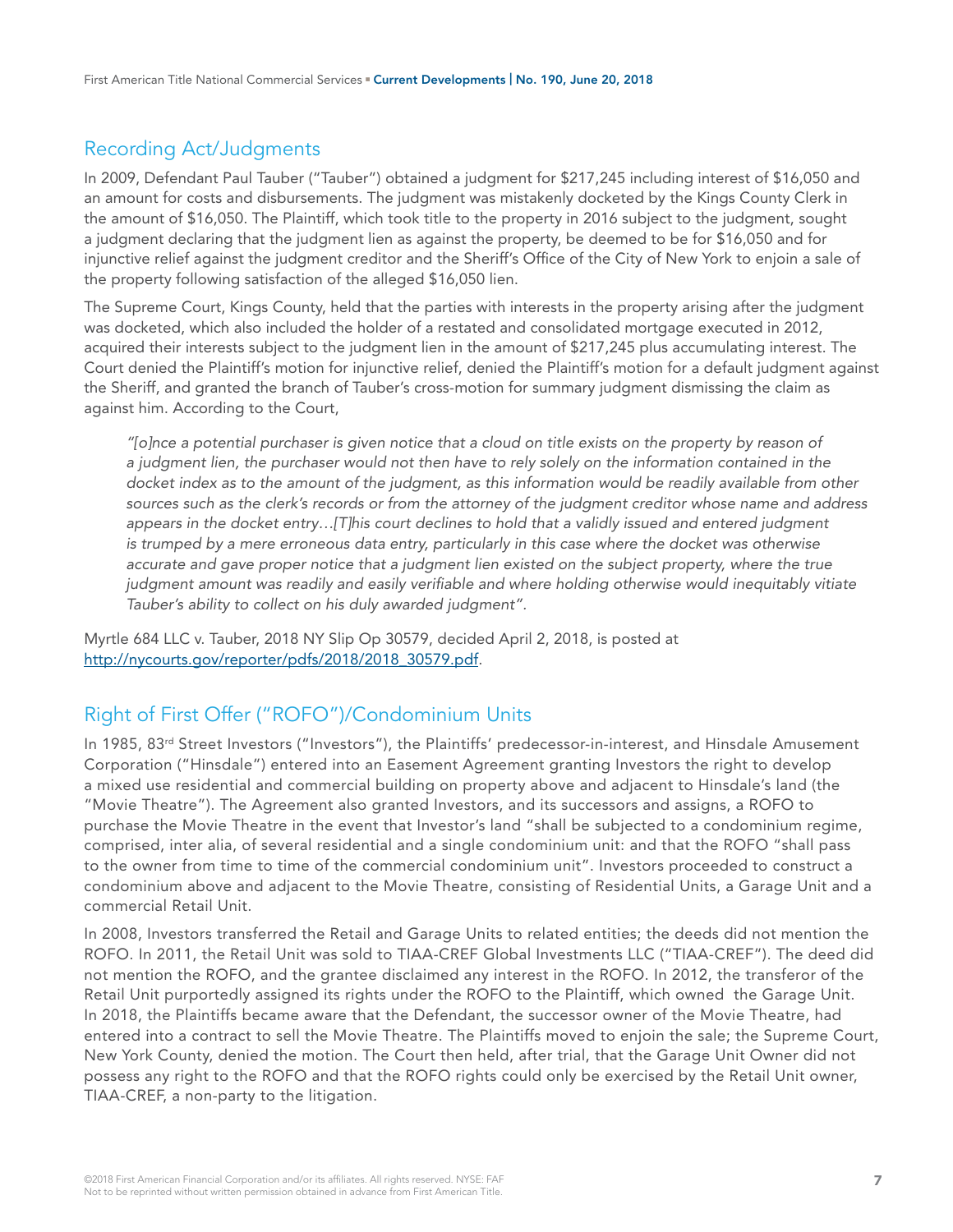According to the Court, under the Condominium's Declaration and the Easement Agreement, the Garage Unit was not commercial space, its use was limited to Residential Unit owners, and the Easement limited the ROFO rights to each owner of the commercial condominium unit. As to the assignment of the rights to exercise the ROFO in 2012, "[a]n interest that runs with the land is inseparable from ownership of the land to which the interest relates and cannot be transferred separately from the land". That the ROFO rights were not expressly conveyed in the deed to the Retail Unit was irrelevant; "the ROFO rights passed to the owner of the Commercial Unit 'from time to time' as the Easement Agreement intended". The release of the ROFO rights by TIAA-CREF was "a nullity". The Plaintiffs' claims were dismissed. 83rd Street Garage LLC v. American Multi-Cinema, Inc., Index No. 652296/2018, was decided by Judge Ostrager on May 24, 2018.

#### **Streets**

The Supreme Court, Tompkins County, held that the Plaintiffs had title to the center line of that part of State Route 34 adjoining its lake-side property, subject to a right-of-way for the public to use Route 34 for highway purposes and also subject to the rights of others to park vehicles on Route 34 unless that use unreasonably interfered with the Plaintiffs' rights of ingress to and egress from their property. The Court enjoined the Defendants, adjoining property owners, and their agents and guests, from parking their cars in that part of the half-street owned by the Plaintiffs, identified as a "reconstructed gravel area", adjoining a stairway leading from the level of the road that the Plaintiffs use to access their property. The Appellate Division, Third Department, affirmed the lower court's ruling. According to the Appellate Division the

*"…Supreme Court properly ruled that plaintiffs cannot prevent other from parking their vehicles within the highway easement on the road front property along the shoulder of Route 34, unless those individuals unreasonably interfere with plaintiff's right of ingress and egress…"*

The Appellate Division found that the Supreme Court "property considered the facts and the rights of the parties in issuing injunctions giving plaintiffs exclusive use of the reconstructed gravel area, as well as the space between that area and the highway..." Evidence was submitted showing that the Defendants and others parked their vehicles so as to make it difficult or impossible for the Plaintiffs to use the stairway. The remainder of the part of Route 34 owned by the Plaintiffs was subject to a highway easement for the public and could be used by the parties and the public generally for parking.

*"[E]ven if a person owns fee title to property over which a public highway runs, the public has a highway easement and may use the property for travel and purposes authorized by the easement…[T]he term highway use 'includes use for parking as well as travel purposes'[citation omitted]".* 

Augusta v. Kwortnik, 2018 NY Slip Op 03574, decided May 17, 2018, is posted at [http://nycourts.gov/reporter/3dseries/2018/2018\\_03574.htm](http://nycourts.gov/reporter/3dseries/2018/2018_03574.htm).

# Trusts/Cooperative Units

Plaintiff, the sole trustee of a trust which owned a cooperative unit, commenced an Action for a declaration that a Uniform Commercial Code Financing Statement filed against the unit as security for a loan to the Plaintiff, personally and in his capacity as trustee, was void and for a preliminary injunction enjoining the Defendant from foreclosing on the apartment. The Plaintiff submitted an affidavit in which he claimed that the loan proceeds were for his personal use. The Defendant submitted evidence that a portion of the loan proceeds were used to satisfy a money judgment against the Plaintiff, the Settlors of the trust, and the trust. The Supreme Court, Kings County, granted the Plaintiff's motion for summary judgment, holding that the financing statement was null and void and granting a preliminary injunction. The Appellate Division, Second Department, modified the lower court's Order, deleting the provision declaring that the financing statement was null and void. According to the Appellate Division,